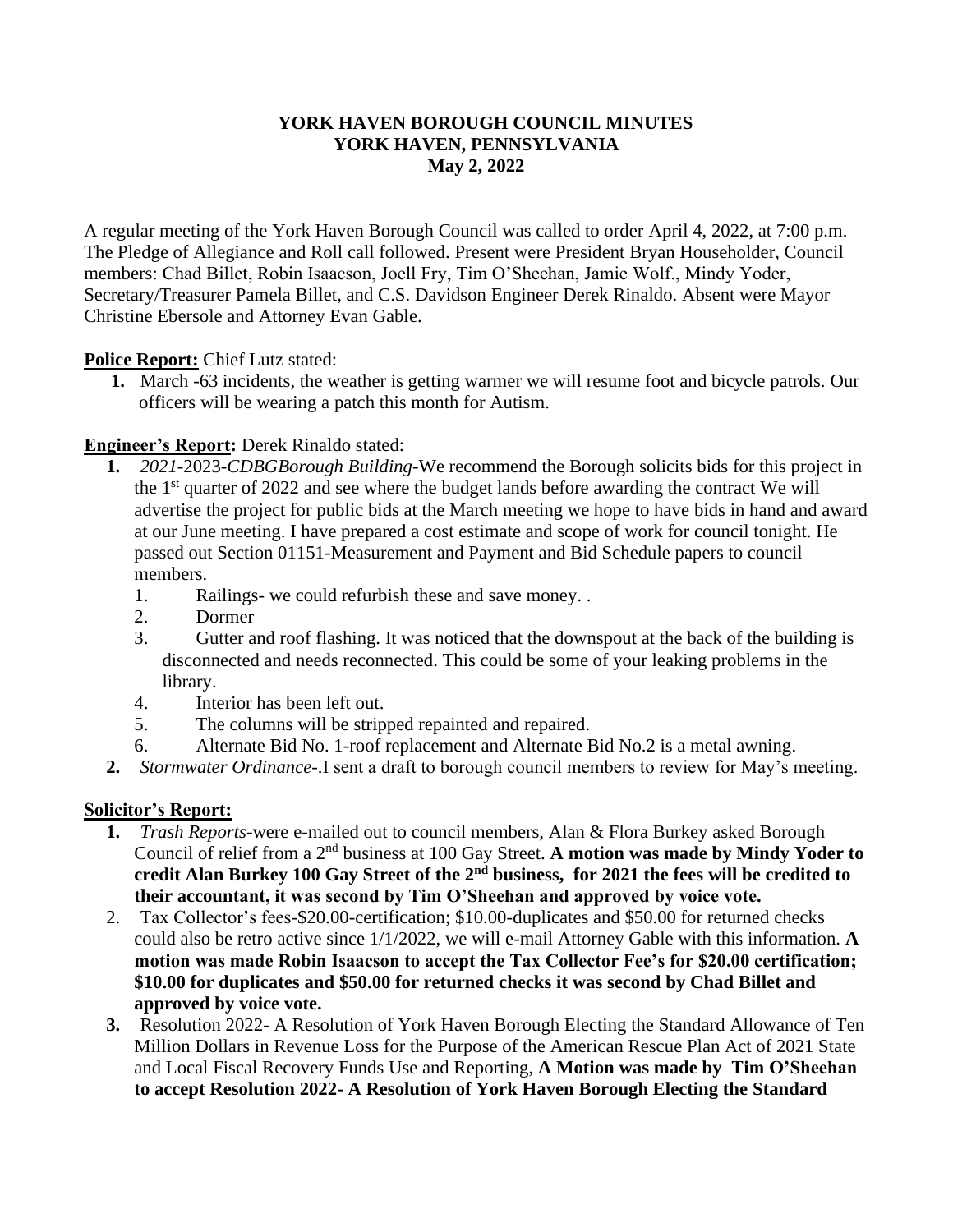**Allowance of Ten Million Dollars in Revenue Loss for the Purpose of the American Rescue Plan Act of 2021 State and Local Fiscal Recovery Funds Use and Reporting, it was second by Jamie Wolf and passed by voice vote.**

### **Ordinance Officer:** *Tim O'Sheehan stated:*

- 1. 15 Susquehanna Avenue-abandon vehicles on property will look into this.
- 2. 14/16 Landvale Street-complaint from tenant that he agreed to pay for repairs and deduct from rent and is now being evicted.
- 3. Council member Robin Isaacson asked about her neighbor his down spout is disconnected and used to drain in the alley and now it's in her yard. Engineer Derek Rinaldo replied that is actually a stormwater isuue.

**Citizens**: Brian Rehirein-observe, Deb DiPrizito-observe, and Sheila Eisele-Tax Collector,

1. *Sheila Eisele-*Tax Collector asked about compensation if there is a Resolution, We will look into this. She asked about when to add 18 years old which is paid 1x a year. She was told to contact the York Adams Tax Bureau.

**Minutes:** A motion was made by Mindy Yoder to approve the Minutes it was second by Chad Billet and passed by voice vote.

**Treasurer's Report:** A motion was made by Mindy Yoder to accept the Treasurer's report, it was second by Chad Billet and approved by voice vote. They also approved to pay: Penn Waste, Met-Ed, Columbia Gas, Verizon, CGA Law Firm, C.S. Davidson, Inc., Department of Labor & Industry, York Water Company, PA Department of Industry, York County Stormwater Consortium, and Newberry Township Police Department.

### **Mayor's Report:**

1.

# **Borough Building:** *Jamie Wolf stated:*

- 1. Under Engineer's report.
- 2. She also thanked everyone who came out and helped clean the building.

# **Streets:** *Tim O'Sheehan stated:*

- 1. The Borough received an e-mail from a resident on Wilson Street complaining of the pot holes. We are hoping to receive millings this summer from PennDot to repair this road.
- 2. Council member said that on 2nd Street & Zirkle Street needs patched the black top is peeling away in patches.
- 3. Bobcat-Chad Billet handed President Bryan Householder the bill for the repairs that were for towing, and repair of the hydraulic system and said this was taken care.
- 4. Storm drains-need cleaned.

# **Playground**:

1. Pet potty-Council member Robin Isaacson priced this for \$269.00, and asked about this being cemented in and replacement bags. Council member asked if Joe Zortman had any information on this. Council member Joell Fry will ask him.